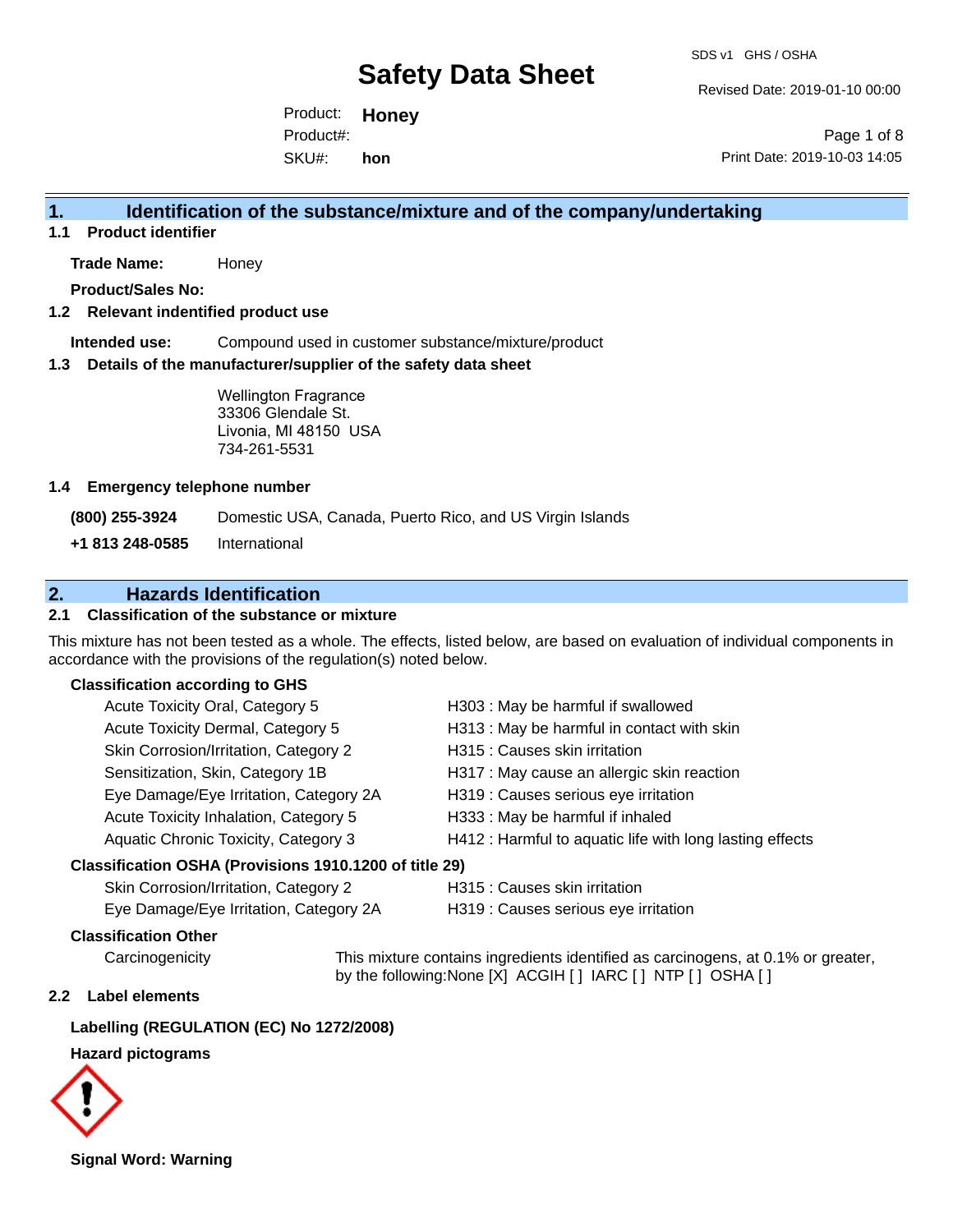SDS v1 GHS / OSHA

Revised Date: 2019-01-10 00:00

Product: **Honey** SKU#: Product#: **hon**

Page 2 of 8 Print Date: 2019-10-03 14:05

| <b>Hazard statments</b>         |                                                                                                                                  |
|---------------------------------|----------------------------------------------------------------------------------------------------------------------------------|
| H <sub>303</sub>                | May be harmful if swallowed                                                                                                      |
| H <sub>3</sub> 13               | May be harmful in contact with skin                                                                                              |
| H315                            | Causes skin irritation                                                                                                           |
| H317                            | May cause an allergic skin reaction                                                                                              |
| H319                            | Causes serious eye irritation                                                                                                    |
| H <sub>333</sub>                | May be harmful if inhaled                                                                                                        |
| H412                            | Harmful to aquatic life with long lasting effects                                                                                |
| <b>Precautionary Statements</b> |                                                                                                                                  |
| <b>Prevention:</b>              |                                                                                                                                  |
| P <sub>264</sub>                | Wash hands thoroughly after handling                                                                                             |
| P <sub>272</sub>                | Contaminated work clothing should not be allowed out of the workplace                                                            |
| P <sub>273</sub>                | Avoid release to the environment                                                                                                 |
| <b>Response:</b>                |                                                                                                                                  |
| $P302 + P352$                   | IF ON SKIN: Wash with soap and water                                                                                             |
| $P304 + P312$                   | IF INHALED: Call a POISON CENTER or doctor/physician if you feel unwell                                                          |
| $P305 + P351 + P338$            | IF IN EYES: Rinse cautiously with water for several minutes Remove contact lenses if<br>present and easy to do. continue rinsing |
| P312                            | Call a POISON CENTER or doctor/physician if you feel unwell                                                                      |
| $P333 + P313$                   | If skin irritation or a rash occurs: Get medical advice/attention                                                                |
| $P337 + P313$                   | If eye irritation persists: Get medical advice/attention                                                                         |
| P362                            | Take off contaminated clothing and wash before reuse                                                                             |
| P363                            | Wash contaminated clothing before reuse                                                                                          |
| 2.3<br><b>Other Hazards</b>     |                                                                                                                                  |

#### **no data available**

## **3. Composition/Information on Ingredients**

## **3.1 Mixtures**

This product is a complex mixture of ingredients, which contains among others the following substance(s), presenting a health or environmental hazard within the meaning of the UN Globally Harmonized System of Classification and Labeling of Chemicals (GHS):

| CAS#<br>Ingredient   | EC#       | Conc.<br>Range | <b>GHS Classification</b>    |
|----------------------|-----------|----------------|------------------------------|
| 84-66-2              | 201-550-6 | $50 - 60 %$    | H316; H402                   |
| Diethyl phthalate    |           |                |                              |
| $60 - 12 - 8$        | 200-456-2 | $5 - 10 \%$    | H302; H313; H316; H319       |
| phenethyl alcohol    |           |                |                              |
| 140-11-4             | 205-399-7 | $5 - 10 \%$    | H303; H401; H412             |
| Benzyl acetate       |           |                |                              |
| 122-40-7             | 204-541-5 | $5 - 10%$      | H303; H316; H317; H401; H411 |
| <b>Amyl Cinnamal</b> |           |                |                              |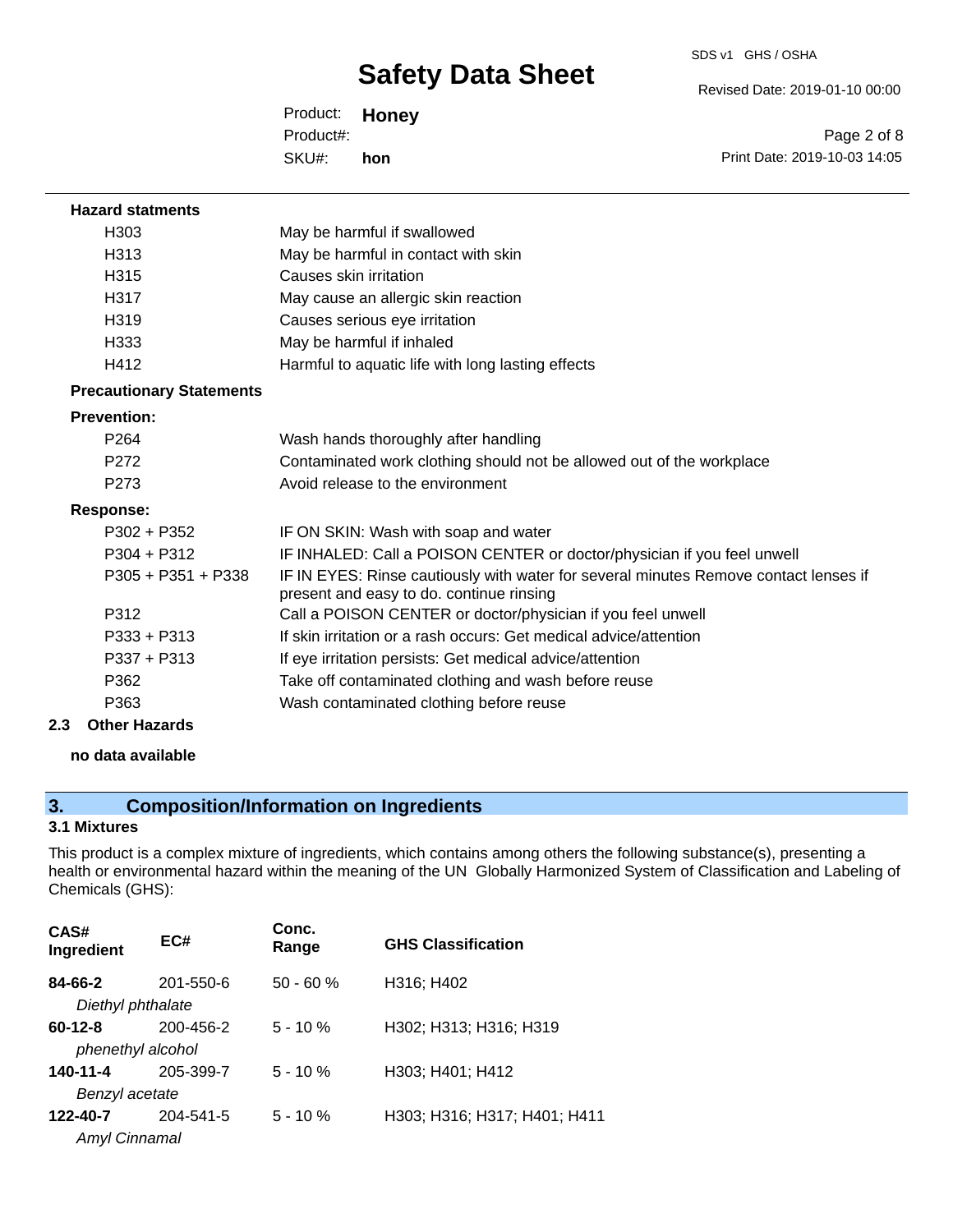SDS v1 GHS / OSHA

Revised Date: 2019-01-10 00:00

| Product: Honey |     |                              |
|----------------|-----|------------------------------|
| Product#:      |     | Page 3 of 8                  |
| SKU#:          | hon | Print Date: 2019-10-03 14:05 |

| CAS#<br>Ingredient                                       | EC#                                | Conc.<br>Range | <b>GHS Classification</b>                                                                   |
|----------------------------------------------------------|------------------------------------|----------------|---------------------------------------------------------------------------------------------|
| $151 - 05 - 3$                                           | 205-781-3                          | $5 - 10%$      | H303; H402                                                                                  |
|                                                          | 1,1-Dimethyl-2-phenylethyl acetate |                |                                                                                             |
| $127 - 41 - 3$                                           | 204-841-6                          | $5 - 10%$      | H316                                                                                        |
| alpha-lonone                                             |                                    |                |                                                                                             |
| 103-82-2                                                 | 203-148-6                          | $2 - 5%$       | H303; H319; H402                                                                            |
| Phenylacetic acid                                        |                                    |                |                                                                                             |
| 101-97-3                                                 | 202-993-8                          | $2 - 5%$       | H303                                                                                        |
| Ethyl phenylacetate                                      |                                    |                |                                                                                             |
| $91 - 64 - 5$                                            | 202-086-7                          | $2 - 5%$       | H302; H317; H402                                                                            |
| Coumarin                                                 |                                    |                |                                                                                             |
| $123 - 11 - 5$                                           | 204-602-6                          | $2 - 5%$       | H303; H402; H412                                                                            |
| Anisaldehyde                                             |                                    |                |                                                                                             |
| 122-78-1                                                 | 204-574-5                          | $1 - 2%$       | H227; H302; H313; H314; H317                                                                |
| Phenylacetaldehyde                                       |                                    |                |                                                                                             |
| 102-20-5                                                 | 203-013-1                          | $1 - 2%$       | H303; H401                                                                                  |
|                                                          | Phenethyl phenylacetate            |                |                                                                                             |
| $101 - 41 - 7$                                           | 202-940-9                          | $1 - 2%$       | H303; H313                                                                                  |
| Methyl phenylacetate                                     |                                    |                |                                                                                             |
| 102-16-9                                                 | 203-008-4                          | $1 - 2%$       | H316                                                                                        |
|                                                          | Benzyl phenylacetate               |                |                                                                                             |
| See Section 16 for full text of GHS classification codes |                                    |                |                                                                                             |
|                                                          |                                    |                | See Section 16 for full text of GHS classification codes which where not shown in section 2 |

Total Hydrocarbon Content (%  $w/w$ ) = 0.00

## **4. First Aid Measures**

## **4.1 Description of first aid measures**

| Inhalation:           | Remove from exposure site to fresh air and keep at rest.<br>Obtain medical advice.                               |  |
|-----------------------|------------------------------------------------------------------------------------------------------------------|--|
| <b>Eye Exposure:</b>  | Flush immediately with water for at least 15 minutes.<br>Contact physician if symptoms persist.                  |  |
| <b>Skin Exposure:</b> | Remove contaminated clothes. Wash thoroughly with water (and soap).<br>Contact physician if symptoms persist.    |  |
| Ingestion:<br>4.2     | Rinse mouth with water and obtain medical advice.<br>Most important symptoms and effects, both acute and delayed |  |
| Symptoms:             | no data available                                                                                                |  |
| Risks:                | Refer to Section 2.2 "Hazard Statements"                                                                         |  |
| 4.3                   | Indication of any immediate medical attention and special treatment needed                                       |  |
| Treatment:            | Refer to Section 2.2 "Response"                                                                                  |  |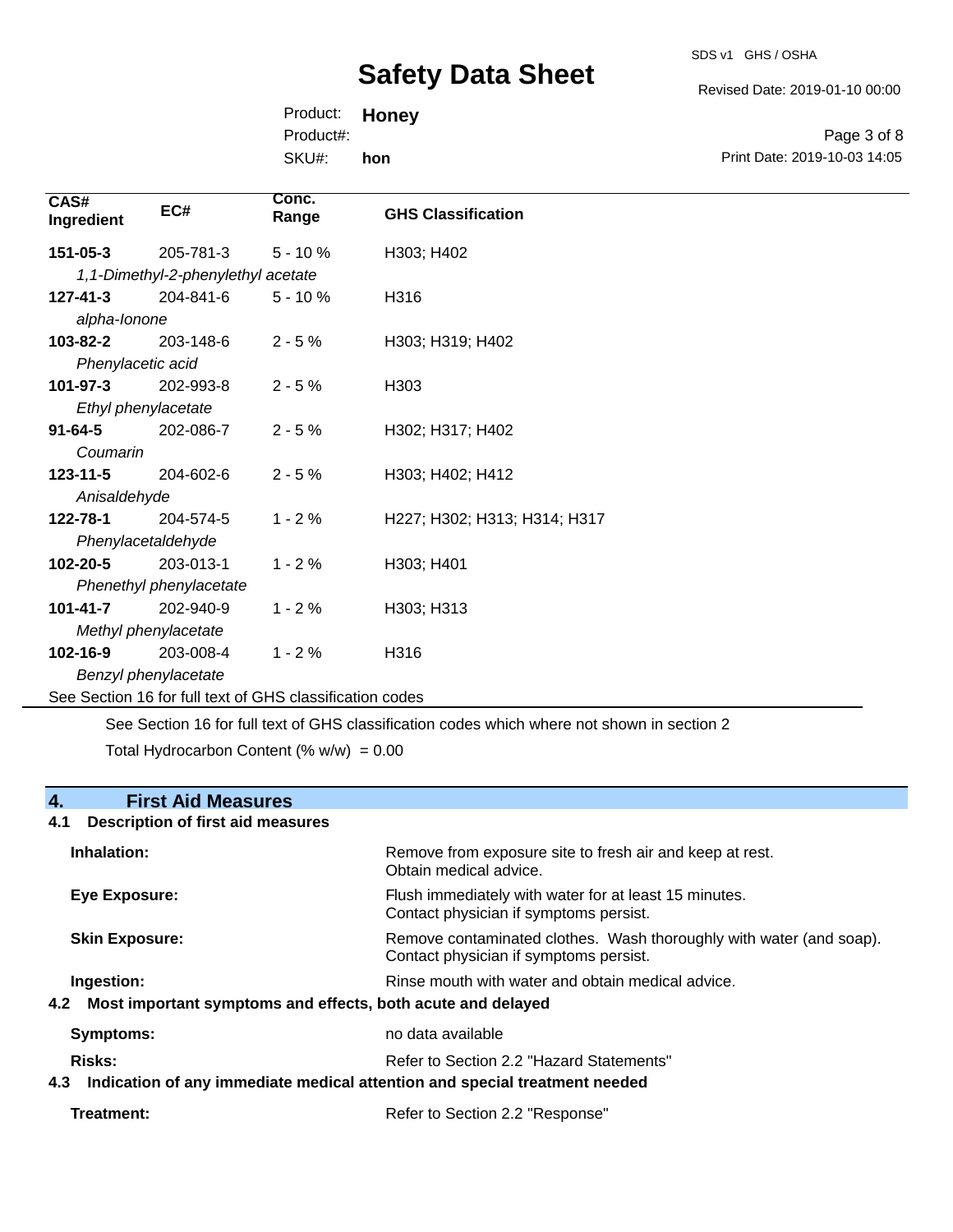SDS v1 GHS / OSHA

Revised Date: 2019-01-10 00:00

Product: **Honey** SKU#: Product#: **hon**

Page 4 of 8 Print Date: 2019-10-03 14:05

| <b>Fire-Fighting measures</b><br>5 <sub>1</sub><br><b>Extinguishing media</b><br>5.1 |                                                   |
|--------------------------------------------------------------------------------------|---------------------------------------------------|
| Suitable:                                                                            | Carbon dioxide (CO2), Dry chemical, Foam          |
| Unsuitable<br>Special hazards arising from the substance or mixture<br>5.2           | Do not use a direct water jet on burning material |
| During fire fighting:<br><b>Advice for firefighters</b><br>5.3                       | Water may be ineffective                          |
| <b>Further information:</b>                                                          | Standard procedure for chemical fires             |

## **6. Accidental Release Measures**

#### **6.1 Personal precautions, protective equipment and emergency procedures**

Avoid inhalation and contact with skin and eyes. A self-contained breathing apparatus is recommended in case of a major spill.

#### **6.2 Environmental precautions**

Keep away from drains, soil, and surface and groundwater.

### **6.3 Methods and materials for containment and cleaning up**

Clean up spillage promptly. Remove ignition sources. Provide adequate ventilation. Avoid excessive inhalation of vapors. Gross spillages should be contained by use of sand or inert powder and disposed of according to the local regulations.

## **6.4 Reference to other sections**

Not Applicable

## **7. Handling and Storage**

### **7.1 Precautions for safe handling**

Apply according to good manufacturing and industrial hygiene practices with proper ventilation. Do not drink, eat or smoke while handling. Respect good personal hygiene.

### **7.2 Conditions for safe storage, including any incompatibilities**

Store in a cool, dry and ventilated area away from heat sources and protected from light in tightly closed original container. Avoid uncoated metal container. Keep air contact to a minimum.

### **7.3 Specific end uses**

No information available

### **8. Exposure Controls/Personal Protection**

### **8.1 Control parameters**

| <b>Exposure Limits:</b>      |                   |                              |       |       |             |                                                  |
|------------------------------|-------------------|------------------------------|-------|-------|-------------|--------------------------------------------------|
| <b>Component</b>             |                   |                              | ACGIH | ACGIH | <b>OSHA</b> | <b>OSHA</b><br>TWA ppm STEL ppm TWA ppm STEL ppm |
| 84-66-2                      | Diethyl phthalate |                              |       |       |             |                                                  |
| 140-11-4                     | Benzyl acetate    |                              | 10    |       |             |                                                  |
| <b>Engineering Controls:</b> |                   | Use local exhaust as needed. |       |       |             |                                                  |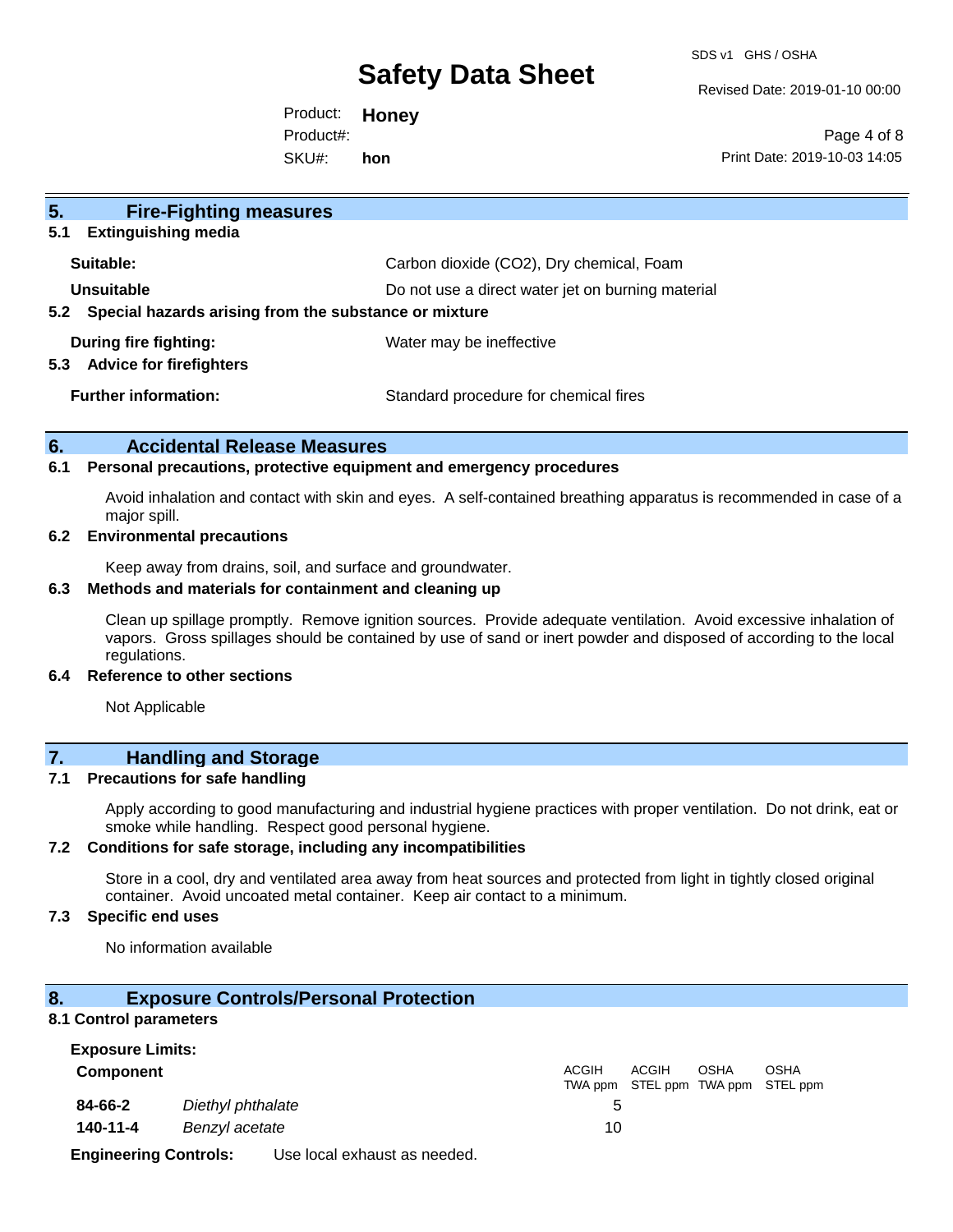SDS v1 GHS / OSHA

Revised Date: 2019-01-10 00:00

Product: **Honey** SKU#: Product#: **hon**

Page 5 of 8 Print Date: 2019-10-03 14:05

## **8.2 Exposure controls - Personal protective equipment**

| Eye protection:                | Tightly sealed goggles, face shield, or safety glasses with brow guards and side shields, etc.<br>as may be appropriate for the exposure |
|--------------------------------|------------------------------------------------------------------------------------------------------------------------------------------|
| <b>Respiratory protection:</b> | Avoid excessive inhalation of concentrated vapors. Apply local ventilation where appropriate.                                            |
| <b>Skin protection:</b>        | Avoid Skin contact. Use chemically resistant gloves as needed.                                                                           |

## **9. Physical and Chemical Properties**

## **9.1 Information on basic physical and chemical properties**

| Appearance:                  | Liquid                           |
|------------------------------|----------------------------------|
| Odor:                        | Conforms to Standard             |
| Color:                       | Yellow to Greenish Yellow (G4-6) |
| <b>Viscosity:</b>            | Liquid                           |
| <b>Freezing Point:</b>       | Not determined                   |
| <b>Boiling Point:</b>        | Not determined                   |
| <b>Melting Point:</b>        | Not determined                   |
| <b>Flashpoint (CCCFP):</b>   | >200 F (93.33 C)                 |
| <b>Auto flammability:</b>    | Not determined                   |
| <b>Explosive Properties:</b> | None Expected                    |
| <b>Oxidizing properties:</b> | None Expected                    |
| Vapor Pressure (mmHg@20 C):  | 0.0287                           |
| %VOC:                        | 0.03                             |
| Specific Gravity @ 25 C:     | 1.0790                           |
| Density @ 25 C:              | 1.0760                           |
| Refractive Index @ 20 C:     | 1.5140                           |
| Soluble in:                  | Oil                              |

## **10. Stability and Reactivity**

| 10.1 Reactivity                         | None                                               |
|-----------------------------------------|----------------------------------------------------|
| <b>10.2 Chemical stability</b>          | Stable                                             |
| 10.3 Possibility of hazardous reactions | None known                                         |
| <b>10.4 Conditions to avoid</b>         | None known                                         |
| 10.5 Incompatible materials             | Strong oxidizing agents, strong acids, and alkalis |
| 10.6 Hazardous decomposition products   | None known                                         |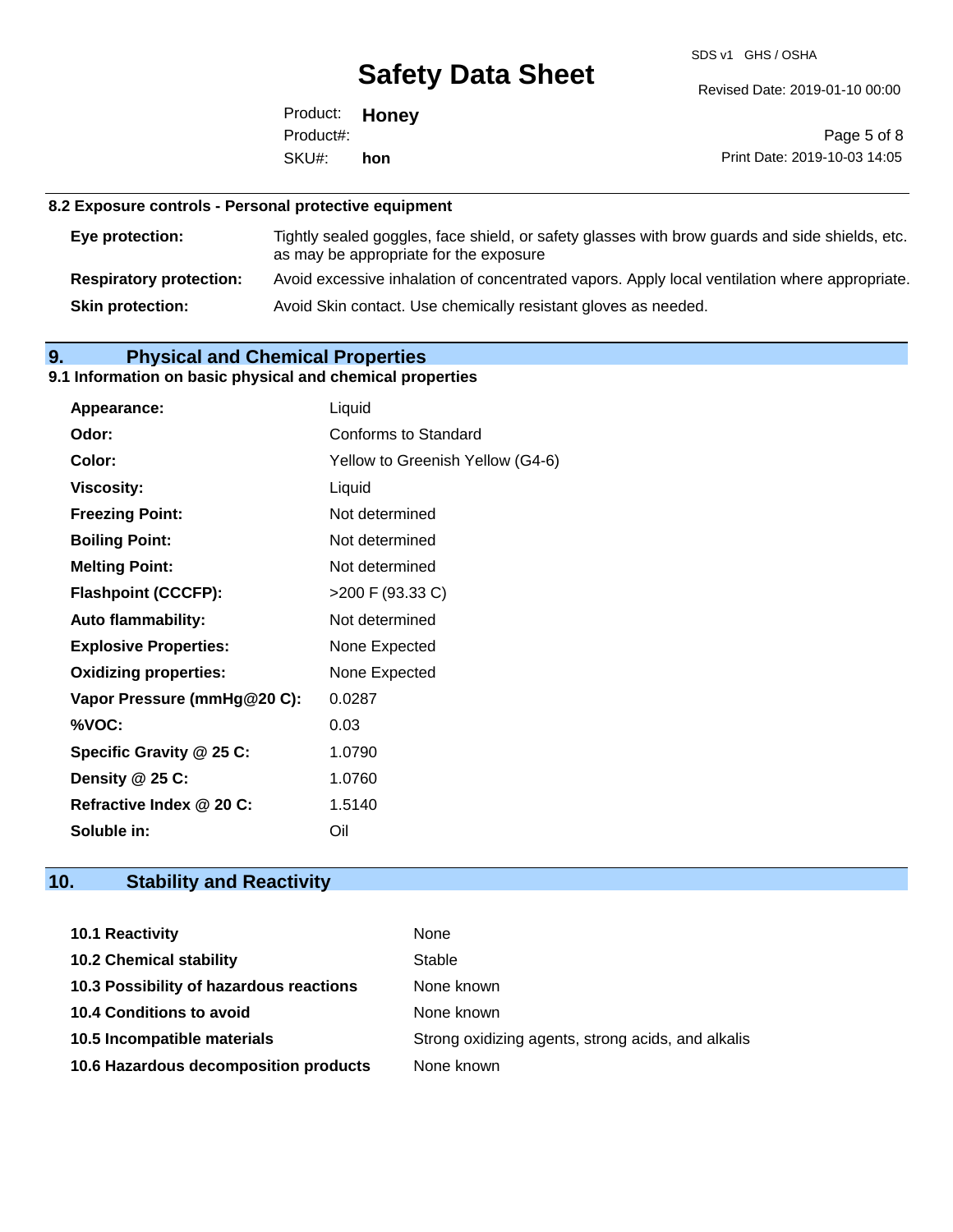SDS v1 GHS / OSHA

Revised Date: 2019-01-10 00:00

Product: **Honey** SKU#: Product#: **hon**

Page 6 of 8 Print Date: 2019-10-03 14:05

### **11.1 Toxicological Effects**

Acute Toxicity Estimates (ATEs) based on the individual Ingredient Toxicity Data utilizing the "Additivity Formula"

| Acute toxicity - Oral - (Rat) mg/kg                | (LD50: 3852.2813) May be harmful if swallowed            |
|----------------------------------------------------|----------------------------------------------------------|
| Acute toxicity - Dermal - (Rabbit) mg/kg           | (LD50: 2633.7472) May be harmful in contact with skin    |
| Acute toxicity - Inhalation - (Rat) mg/L/4hr       | (LD50: 24.1583) May be harmful if inhaled                |
| <b>Skin corrosion / irritation</b>                 | May be harmful if inhaled                                |
| Serious eye damage / irritation                    | Causes serious eye irritation                            |
| <b>Respiratory sensitization</b>                   | Not classified - the classification criteria are not met |
| <b>Skin sensitization</b>                          | May cause an allergic skin reaction                      |
| <b>Germ cell mutagenicity</b>                      | Not classified - the classification criteria are not met |
| Carcinogenicity                                    | Not classified - the classification criteria are not met |
| <b>Reproductive toxicity</b>                       | Not classified - the classification criteria are not met |
| Specific target organ toxicity - single exposure   | Not classified - the classification criteria are not met |
| Specific target organ toxicity - repeated exposure | Not classified - the classification criteria are not met |
| <b>Aspiration hazard</b>                           | Not classified - the classification criteria are not met |

## **12. Ecological Information**

**12.1 Toxicity**

| <b>Acute acquatic toxicity</b>     | Not classified - the classification criteria are not met |
|------------------------------------|----------------------------------------------------------|
| <b>Chronic acquatic toxicity</b>   | Harmful to aquatic life with long lasting effects        |
| <b>Toxicity Data on soil</b>       | no data available                                        |
| <b>Toxicity on other organisms</b> | no data available                                        |
|                                    |                                                          |
| 12.2 Persistence and degradability | no data available                                        |
| 12.3 Bioaccumulative potential     | no data available                                        |
| 12.4 Mobility in soil              | no data available                                        |
| 12.5 Other adverse effects         | no data available                                        |
|                                    |                                                          |

## **13. Disposal Conditions**

## **13.1 Waste treatment methods**

Do not allow product to reach sewage systems. Dispose of in accordance with all local and national regulations. Send to a licensed waste management company.The product should not be allowed to enter drains, water courses or the soil. Do not contaminate ponds, waterways or ditches with chemical or used container.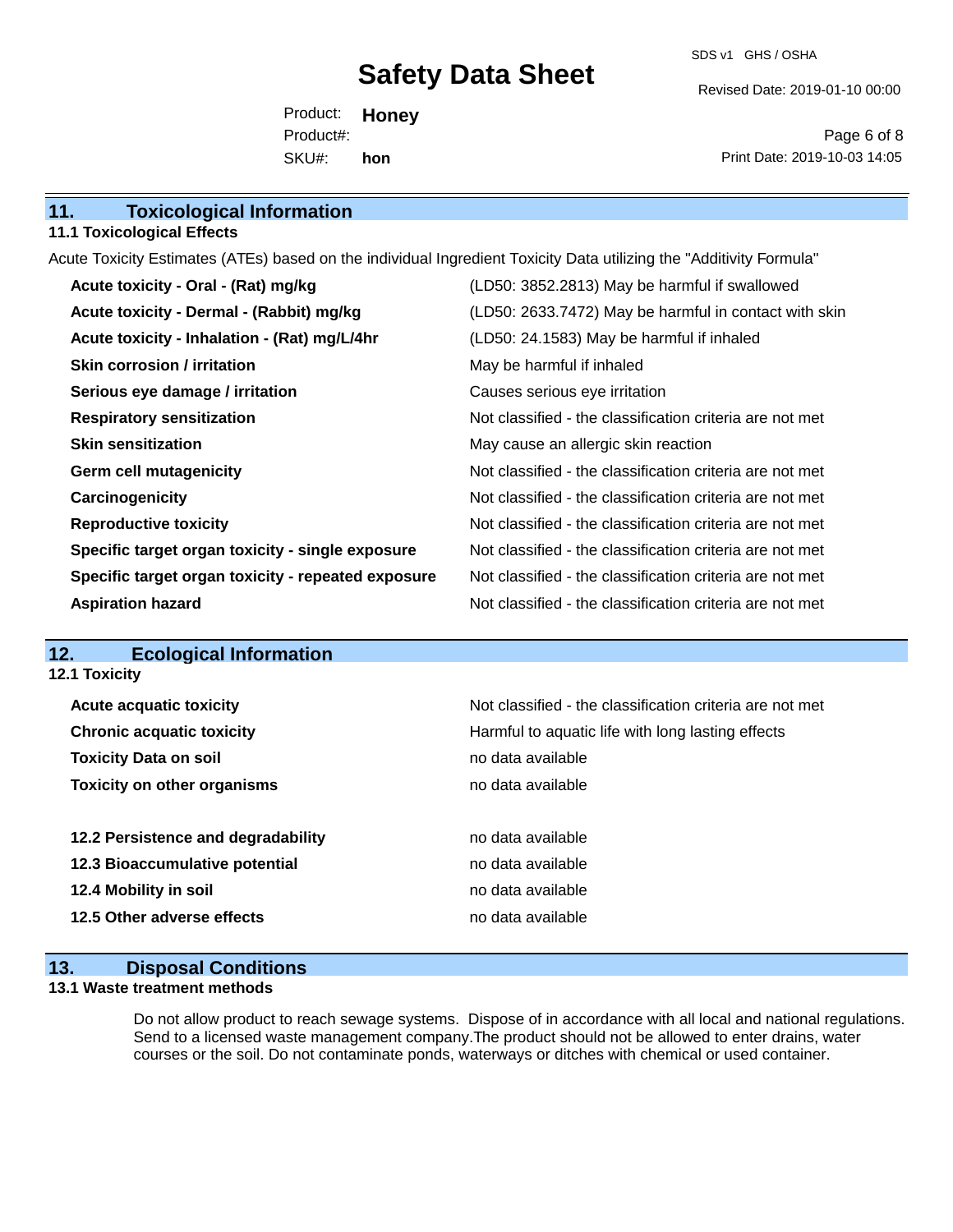SDS v1 GHS / OSHA

Revised Date: 2019-01-10 00:00

Product: **Honey** SKU#: Product#: **hon**

Page 7 of 8 Print Date: 2019-10-03 14:05

## **14. Transport Information**

| <b>Marine Pollutant</b><br>No.           |              |                                     |                 |        |
|------------------------------------------|--------------|-------------------------------------|-----------------|--------|
| <b>Regulator</b>                         | <b>Class</b> | <b>Pack Group</b>                   | <b>Sub Risk</b> | UN-nr. |
| U.S. DOT (Non-Bulk)                      |              | Not Regulated - Not Dangerous Goods |                 |        |
| <b>Chemicals NOI</b>                     |              |                                     |                 |        |
| <b>ADR/RID (International Road/Rail)</b> |              | Not Regulated - Not Dangerous Goods |                 |        |
| <b>Chemicals NOI</b>                     |              |                                     |                 |        |
| <b>IATA (Air Cargo)</b>                  |              | Not Regulated - Not Dangerous Goods |                 |        |
| <b>Chemicals NOI</b>                     |              |                                     |                 |        |
| <b>IMDG (Sea)</b>                        |              | Not Regulated - Not Dangerous Goods |                 |        |
| <b>Chemicals NOI</b>                     |              |                                     |                 |        |

## **15. Regulatory Information**

**U.S. Federal Regulations**

| <b>TSCA (Toxic Substance Control Act)</b> |                           | All components of the substance/mixture are listed or exempt |
|-------------------------------------------|---------------------------|--------------------------------------------------------------|
| 40 CFR(EPCRA, SARA, CERCLA and CAA)       |                           | This product contains the following components:              |
| 84-66-2                                   | $201 - 550 - 6$ 50 - 60 % | Diethyl phthalate                                            |
| <b>U.S. State Regulations</b>             |                           |                                                              |
| <b>California Proposition 65 Warning</b>  |                           | No Warning required                                          |
| <b>Canadian Regulations</b>               |                           |                                                              |
| <b>DSL</b>                                |                           | 100.00% of the components are listed or exempt.              |

## **16. Other Information**

## **GHS H-Statements referred to under section 3 and not listed in section 2**

| H227 : Combustible liquid                              | H302: Harmful if swallowed                    |
|--------------------------------------------------------|-----------------------------------------------|
| H314 : Causes severe skin burns and eye damage         | H316 : Causes mild skin irritation            |
| H401 : Toxic to aquatic life                           | H402 : Harmful to aquatic life                |
| H411 : Toxic to aquatic life with long lasting effects |                                               |
| <b>Total Fractional Values</b>                         |                                               |
| (TFV) Risk                                             | Risk<br>(TFV)                                 |
| (206.97) Acute Toxicity Inhalation, Category 5         | (9.12) Skin Corrosion/Irritation, Category 3  |
| (5.00) Sensitization, Skin, Category 1B                | (2.89) Eye Damage/Eye Irritation, Category 2A |
| (2.69) Aquatic Chronic Toxicity, Category 3            | (1.90) Acute Toxicity Dermal, Category 5      |
| (1.74) Skin Corrosion/Irritation, Category 2           | (1.30) Acute Toxicity Oral, Category 5        |
|                                                        |                                               |